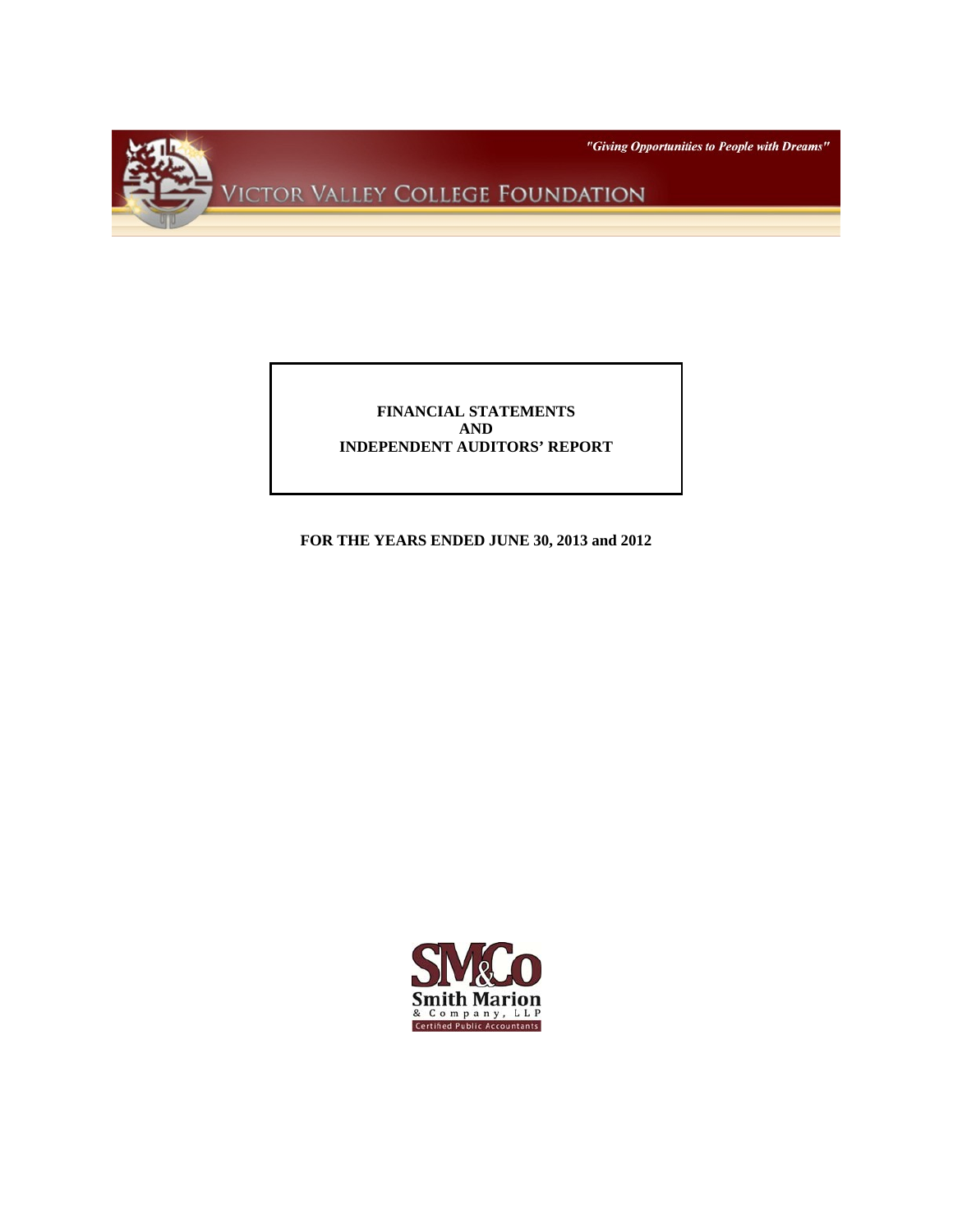FINANCIAL STATEMENTS AND INDEPENDENT AUDITORS' REPORT FOR THE YEARS ENDED JUNE 30, 2013 AND 2012

## TABLE OF CONTENTS

|                                                    | Page    |
|----------------------------------------------------|---------|
| INDEPENDENT ACCOUNTANTS' REPORT                    | $1 - 2$ |
| FINANCIAL STATEMENTS                               |         |
| <b>Statements of Financial Position</b>            | 3       |
| Statements of Activities and Changes in Net Assets | $4 - 5$ |
| <b>Statements of Functional Expenses</b>           | $6 - 7$ |
| <b>Statements of Cash Flows</b>                    | 8       |
| Notes to Financial Statements                      | $9-14$  |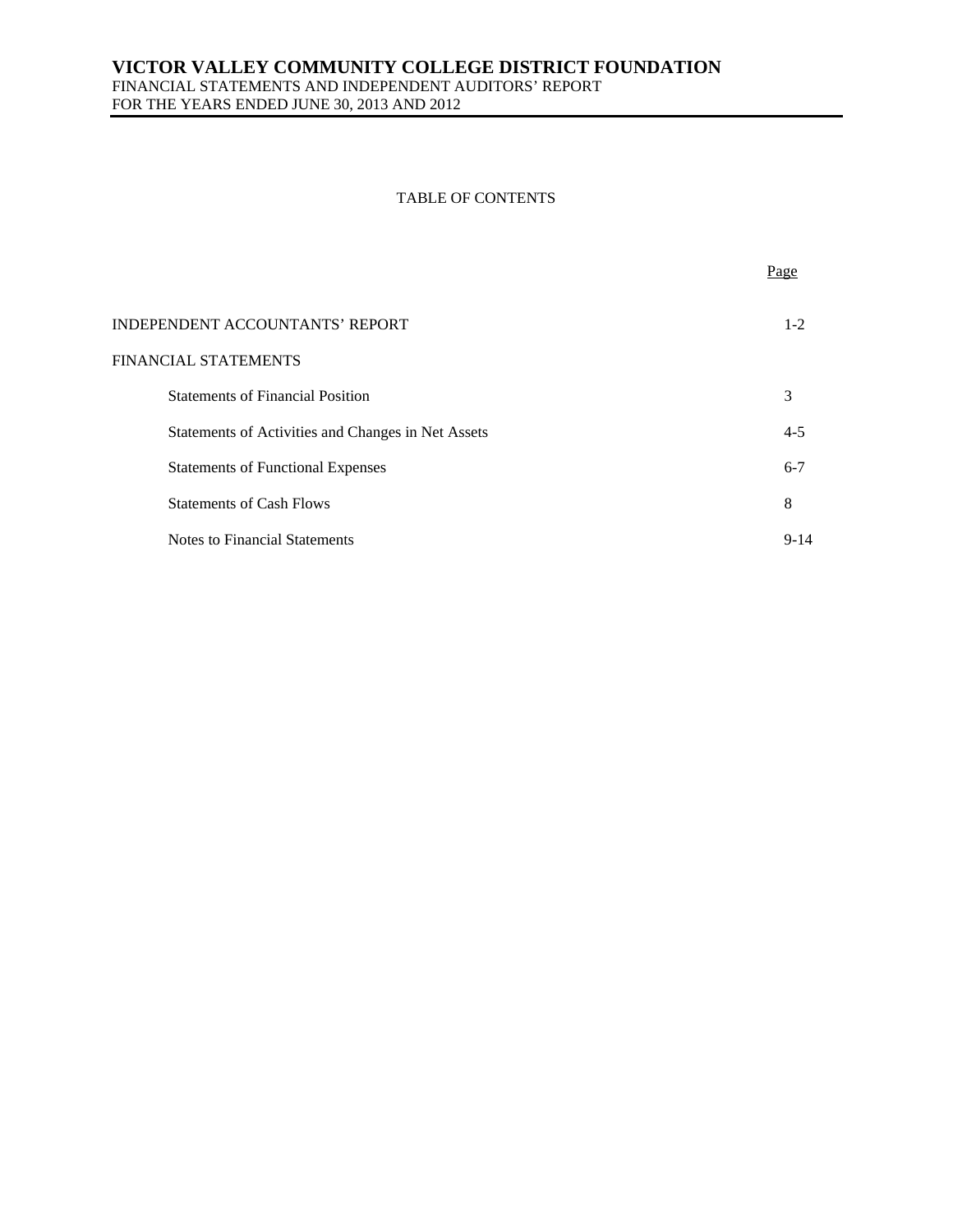

Smith Marion & Company, LLP · Certified Public Accountants Grand Terrace Office · 22365 Barton Road, Suite 108 · Grand Terrace, CA 92313 · (909) 825-6600

**To the Board of Directors Victor Valley Community College District Foundation** Victorville, California

### INDEPENDENT AUDITORS' REPORT

#### *Report on the Financial Statements*

We have audited the accompanying statements of financial position of Victor Valley Community College District Foundation (a nonprofit organization) as of June 30, 2013 and 2012 and the related statements of activities and changes in net assets, functional expenses and cash flows for the years then ended. Our responsibility is to express an opinion on these financial statements based on our audits.

### *Management's Responsibility for the Financial Statements*

Management is responsible for the preparation and fair presentation of these financial statements in accordance with accounting principles generally accepted in the United States of America; this includes the design, implementation, and maintenance of internal control relevant to the preparation and fair presentation of financial statements that are free from material misstatement, whether due to fraud or error.

#### *Auditor's Responsibility*

Our responsibility is to express an opinion on these financial statements based on our audits. We conducted our audits in accordance with auditing standards generally accepted in the United States of America. Those standards require that we plan and perform the audit to obtain reasonable assurance about whether the financial statements are free from material misstatement.

An audit involves performing procedures to obtain audit evidence about the amounts and disclosures in the financial statements. The procedures selected depend on the auditor's judgment, including the assessment of the risks of material misstatement of the financial statements, whether due to fraud or error. In making those risk assessments, the auditor considers internal control relevant to the entity's preparation and fair presentation of the financial statements in order to design audit procedures that are appropriate in the circumstances, but not for the purpose of expressing an opinion on the effectiveness of the entity's internal control. Accordingly, we express no such opinion. An audit also includes evaluating the appropriateness of accounting policies used and the reasonableness of significant accounting estimates made by management, as well as evaluating the overall presentation of the financial statements.

We believe that the audit evidence we have obtained is sufficient and appropriate to provide a basis for our audit opinion.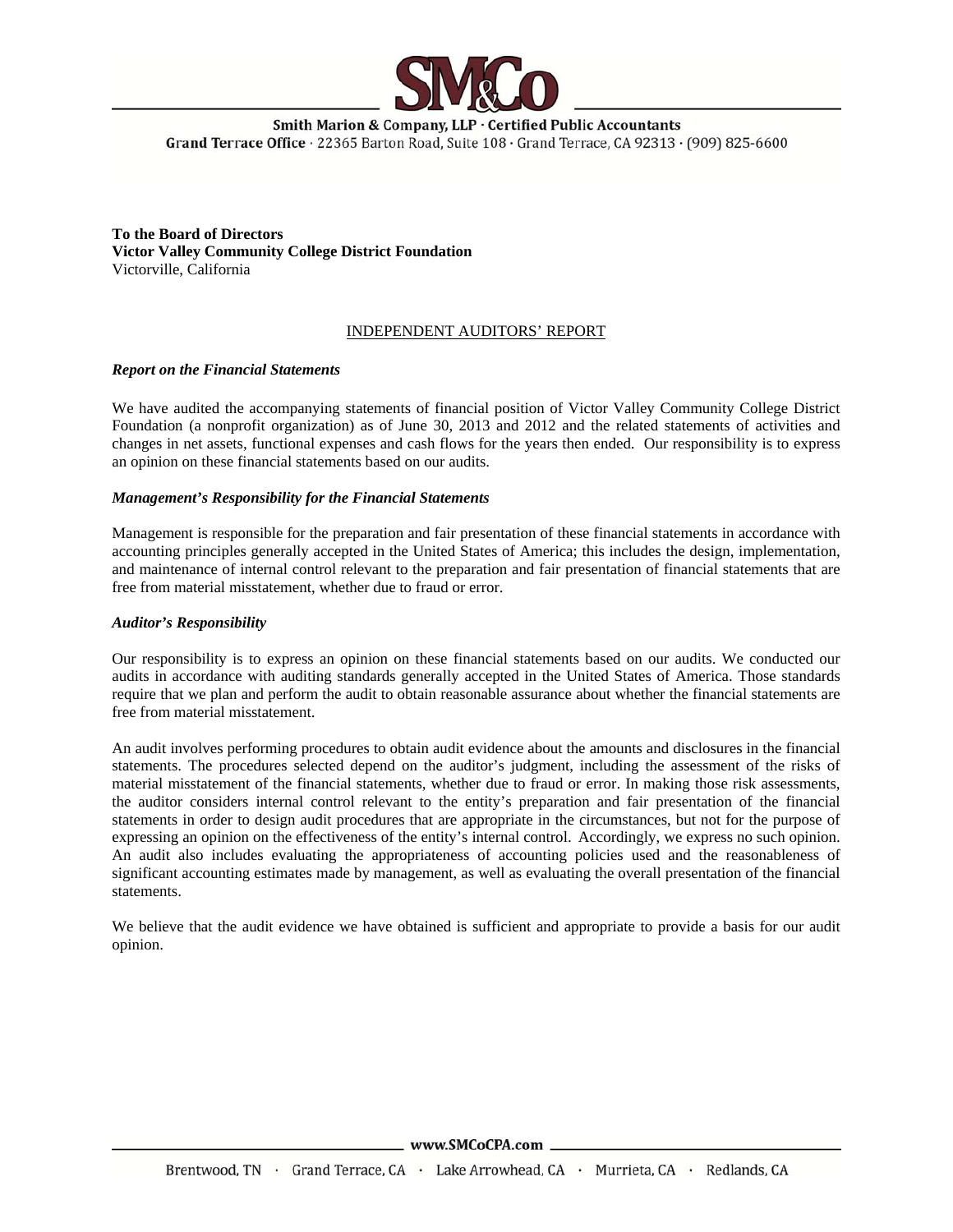# *Opinion*

In our opinion, the financial statements referred to above present fairly, in all material respects, the financial position of Victor Valley Community College District Foundation as of June 30, 2013 and 2012, and changes in its net assets and its cash flows for the years then ended in conformity with accounting principles generally accepted in the United States of America.

Inith Marion & Co.

November 08, 2013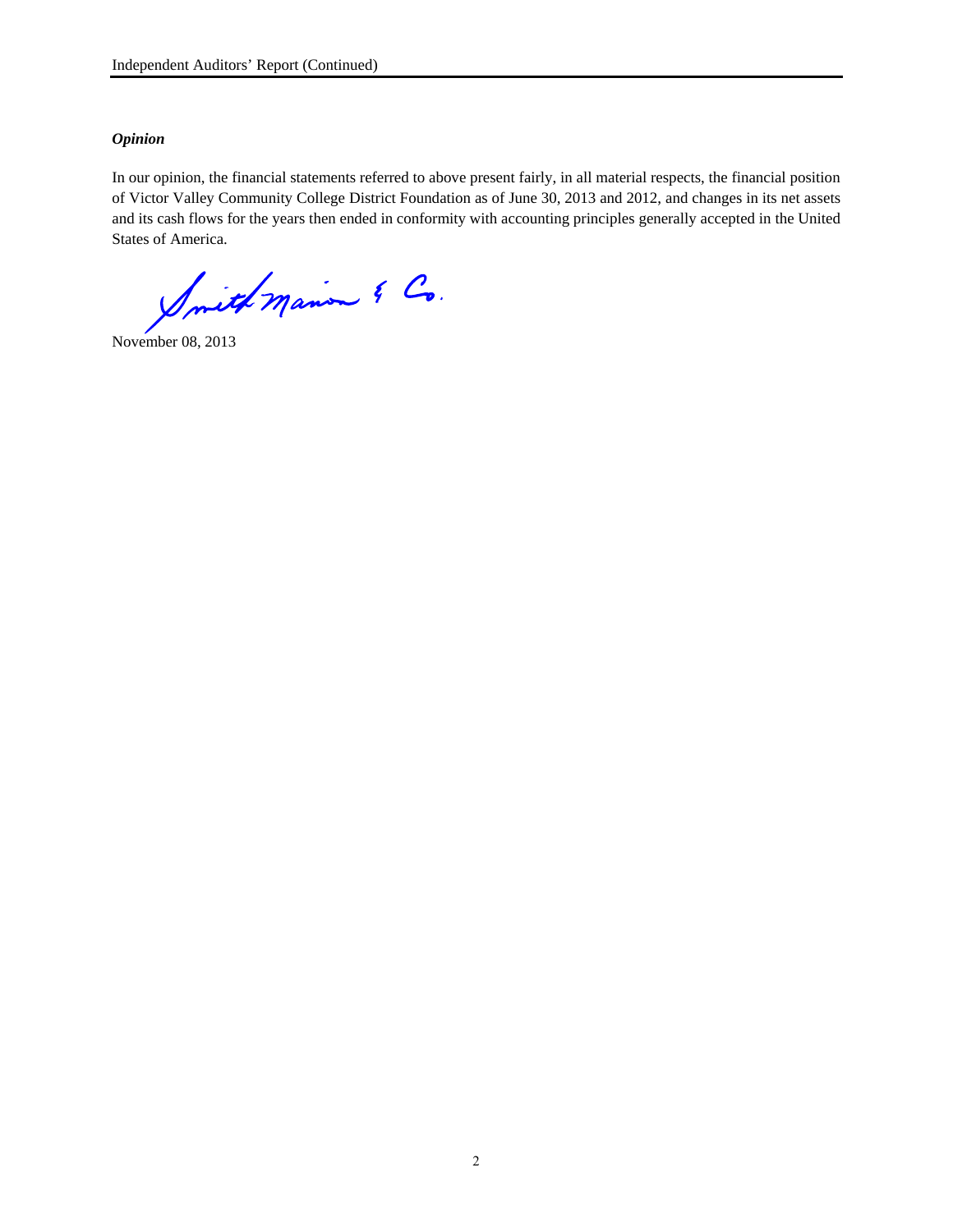(A Non-Profit Organization) STATEMENTS OF FINANCIAL POSITION JUNE 30, 2013 AND 2012

|                                             |     | 2013      |     | 2012      |
|---------------------------------------------|-----|-----------|-----|-----------|
| <b>ASSETS</b>                               |     |           |     |           |
| <b>CURRENT ASSETS</b>                       |     |           |     |           |
| Cash                                        | \$  | 594,035   | \$  | 898,955   |
| Short-term investments                      |     | 26,567    |     | 26,353    |
| Investment - scholarship endowment          |     | 224,000   |     | 224,000   |
| Investment - other                          |     | 10,000    |     |           |
| Pledges and grants receivable, net          |     | 68,289    |     | 58,610    |
| Nursing loans receivable, net               |     | 5,700     |     | 34,757    |
| TOTAL CURRENT ASSETS                        |     | 928,591   |     | 1,242,675 |
| <b>LONG-TERM ASSETS</b>                     |     |           |     |           |
| Long-term investments                       |     | 1,646,033 |     | 1,061,781 |
| Property and equipment:                     |     |           |     |           |
| Donated airplane                            |     | 460,000   |     | 460,000   |
| Donated land                                |     | 1,845,000 |     | 1,845,000 |
| Equipment                                   |     | 40,138    |     | 40,138    |
| Less accumulated depreciation               |     | (35, 450) |     | (34, 110) |
|                                             |     | 2,309,688 |     | 2,311,028 |
| TOTAL LONG-TERM ASSETS                      |     | 3,955,721 |     | 3,372,809 |
| <b>TOTAL ASSETS</b>                         | -SS | 4,884,312 | -SS | 4,615,484 |
|                                             |     |           |     |           |
| <b>LIABILITIES AND NET ASSETS</b>           |     |           |     |           |
| <b>CURRENT LIABILITIES</b>                  |     |           |     |           |
| Accounts payable                            | \$  | 27,634    | \$  | 281       |
| Joseph B. Campbell Scholarship              |     | 600       |     | 600       |
| TOTAL CURRENT LIABILITIES/TOTAL LIABILITIES |     | 28,234    |     | 881       |
|                                             |     |           |     |           |
| <b>NET ASSETS</b><br>Unrestricted           |     | 2,976,111 |     | 2,825,112 |
| Temporarily restricted                      |     | 622,172   |     | 802,071   |
| Permanently restricted                      |     | 1,257,795 |     | 987,420   |
| TOTAL NET ASSETS                            |     | 4,856,078 |     | 4,614,603 |
|                                             |     |           |     |           |
| TOTAL LIABILITIES AND NET ASSETS            | -S  | 4,884,312 | \$  | 4,615,484 |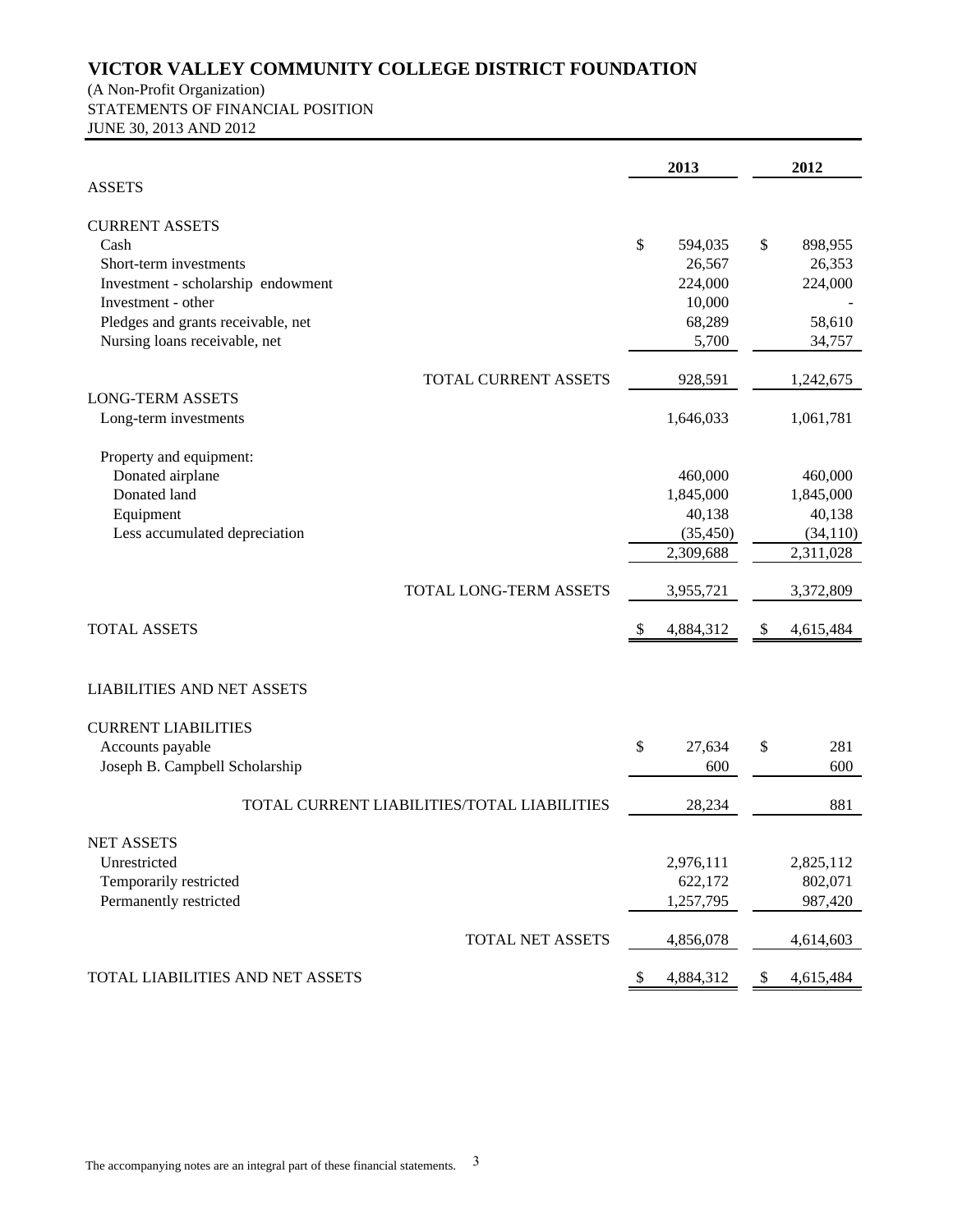#### (A Non-Profit Organization)

STATEMENT OF ACTIVITIES AND CHANGES IN NET ASSETS FOR THE YEAR ENDED JUNE 30, 2013

Unrestricted **Temporarily** Restricted Permanently Restricted Totals REVENUES AND GAINS: Donations 35,029 \$ 35,029 \$ 543,137 \$ 206,375 \$ 784,541 In-kind donations 6,910 196,287 - 203,197 Event and other revenue  $269,531$  - 269,531 Membership dues 67,633 - 67,633 - 67,633 - 67,633 - 67,633 - 67,633 - 67,633 - 67,633 - 67,633 - 67,633 - 67,633 - 67,633 - 67,633 - 67,633 - 67,633 - 67,633 - 67,633 - 67,633 - 67,633 - 67,633 - 67,633 - 67,633 - 67,633 -Interest and dividend income 27,264 13,737 - 41,001 Unrealized gain (loss) on investments 39,642 - 39,642 39,642 TOTAL REVENUES AND GAINS 446,009 753,161 206,375 1,405,545 NET ASSETS RELEASED FROM RESTRICTIONS: Net assets released from restrictions 869,060 (869,060) TOTAL REVENUES, GAINS AND OTHER SUPPORT 1,315,069 (115,899) 206,375 1,405,545 ALLOCATIONS AND EXPENSES: Program services 884,420 - 884,420 - 884,420 Management and general 130,238 130,238 - 130,238 130,238 - 130,238 130,238 130,238 130,238 130,238 130,238 130,238 130,238 130,238 130,238 130,238 130,238 130,238 130,238 130,238 130,238 130,238 130,238 130,238 130,238 130 Support services - fundraising 149,412 - 149,412 - 149,412 TOTAL ALLOCATIONS AND EXPENSES 1,164,070 - 1,164,070 INCREASE (DECREASE) IN NET ASSETS 150,999 (115,899) 206,375 241,475 NET ASSETS AT BEGINNING OF YEAR 2,825,112 802,071 987,420 4,614,603 Transfer of funds (64,000) 64,000 NET ASSETS AT END OF YEAR \$ 2,976,111 \$ 622,172 \$ 1,257,795 \$ 4,856,078 **2013**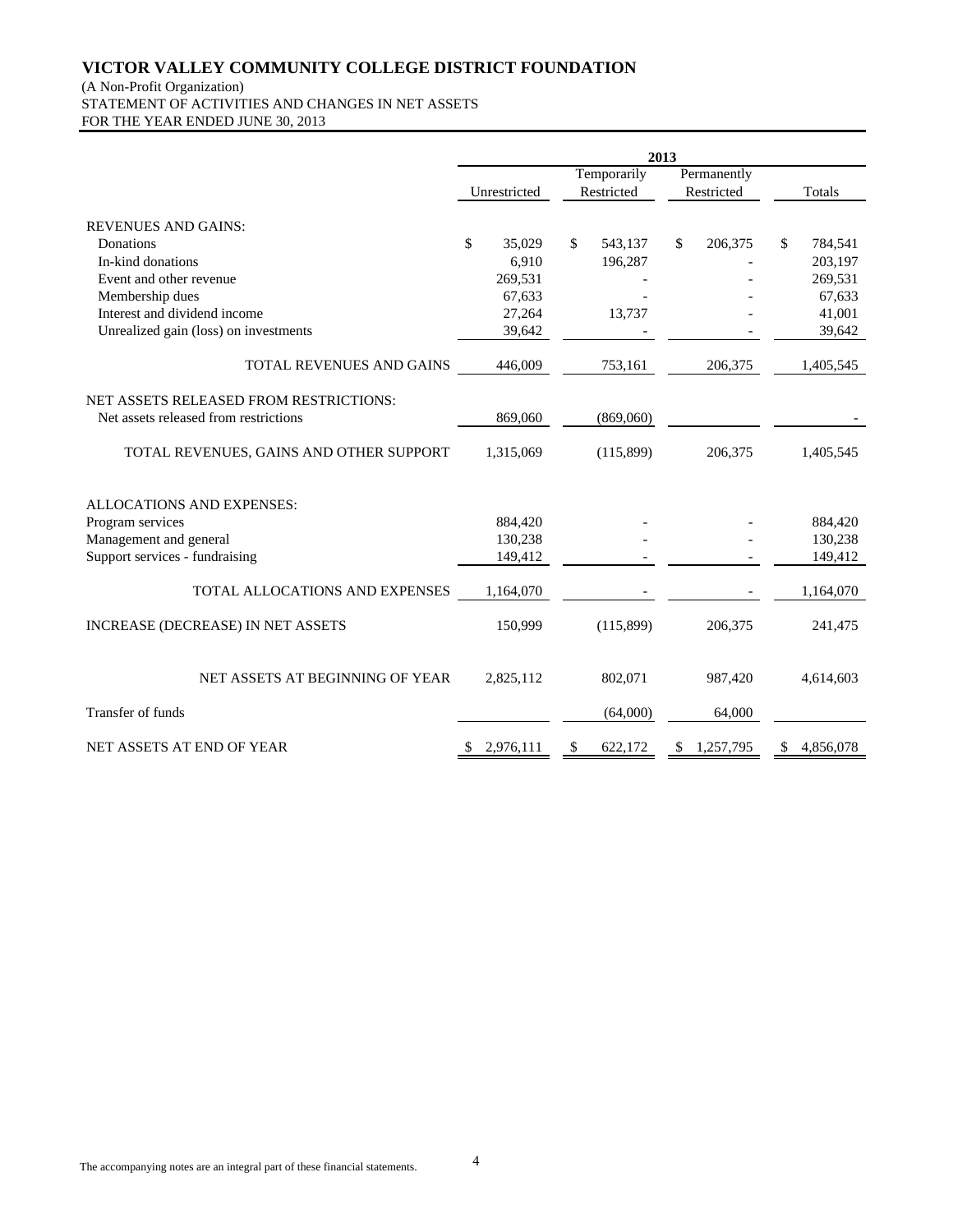# (A Non-Profit Organization)

STATEMENT OF ACTIVITIES AND CHANGES IN NET ASSETS FOR THE YEAR ENDED JUNE 30, 2012

|                                         | 2012        |              |    |             |    |            |    |           |
|-----------------------------------------|-------------|--------------|----|-------------|----|------------|----|-----------|
|                                         | Temporarily |              |    | Permanently |    |            |    |           |
|                                         |             | Unrestricted |    | Restricted  |    | Restricted |    | Totals    |
| <b>REVENUES AND GAINS:</b>              |             |              |    |             |    |            |    |           |
| Donations                               | \$          | 71,967       | \$ | 464,082     | \$ | 37,000     | \$ | 573,049   |
| In-kind donations                       |             | 3,000        |    | 90,256      |    |            |    | 93,256    |
| Event and other revenue                 |             | 134,739      |    |             |    |            |    | 134,739   |
| Membership dues                         |             | 79,789       |    |             |    |            |    | 79,789    |
| Interest and dividend income            |             | 24,547       |    | 260         |    |            |    | 24,807    |
| Unrealized gain (loss) on investments   |             | 16,588       |    |             |    |            |    | 16,588    |
| TOTAL REVENUES AND GAINS                |             | 330,630      |    | 554,598     |    | 37,000     |    | 922,228   |
| NET ASSETS RELEASED FROM RESTRICTIONS:  |             |              |    |             |    |            |    |           |
| Net assets released from restrictions   |             | 359,936      |    | (359, 936)  |    |            |    |           |
| TOTAL REVENUES, GAINS AND OTHER SUPPORT |             | 690,566      |    | 194,662     |    | 37,000     |    | 922,228   |
| <b>ALLOCATIONS AND EXPENSES:</b>        |             |              |    |             |    |            |    |           |
| Program services                        |             | 638,463      |    |             |    |            |    | 638,463   |
| Management and general                  |             | 151,087      |    |             |    |            |    | 151,087   |
| Support services - fundraising          |             | 64,444       |    |             |    |            |    | 64,444    |
| TOTAL ALLOCATIONS AND EXPENSES          |             | 853,994      |    |             |    |            |    | 853,994   |
| INCREASE (DECREASE) IN NET ASSETS       |             | (163, 428)   |    | 194,662     |    | 37,000     |    | 68,234    |
| NET ASSETS AT BEGINNING OF YEAR         |             | 2,988,540    |    | 607,409     |    | 950,420    |    | 4,546,369 |
| NET ASSETS AT END OF YEAR               | \$          | 2,825,112    | \$ | 802,071     | \$ | 987,420    | \$ | 4,614,603 |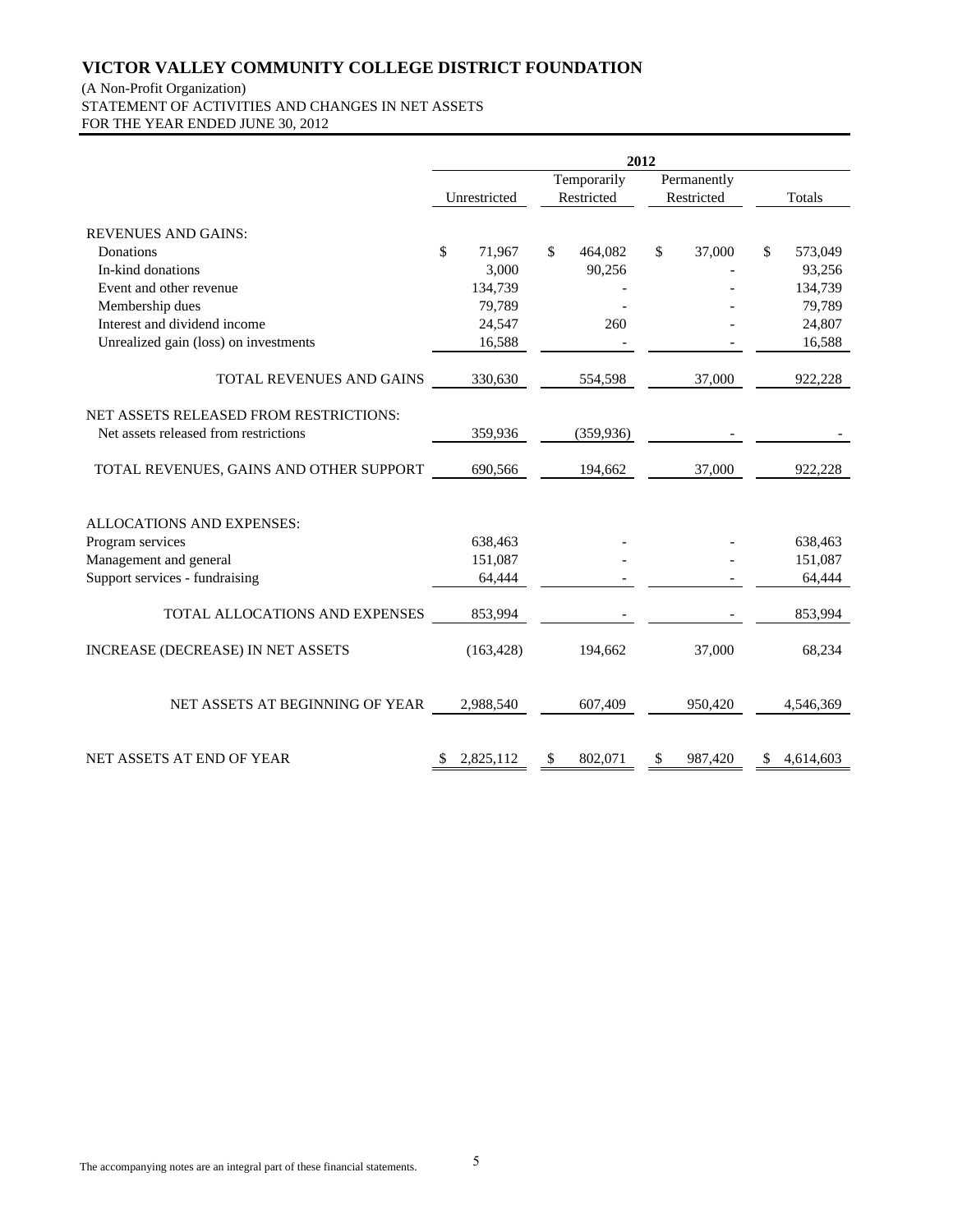# (A Non-Profit Organization) STATEMENT OF FUNCTIONAL EXPENSES FOR THE YEAR ENDED JUNE 30, 2013

|                                   | Program<br>Services | Management<br>and General | Support<br>Services-<br>Fundraising | Total           |
|-----------------------------------|---------------------|---------------------------|-------------------------------------|-----------------|
| Accounting                        | \$                  | \$<br>4,100               | \$                                  | \$<br>4,100     |
| Admission/entry fees              | 9,821               |                           | 3,531                               | 13,352          |
| Advertising                       | 8,356               | 1,486                     | 6,905                               | 16,747          |
| Awards and recognition            | 9,153               | 13,458                    | 13,634                              | 36,245          |
| Bad debt                          | 29,057              | 24,221                    | 5,600                               | 58,878          |
| Bank and broker charges           | 143                 | 1,389                     | 63                                  | 1,595           |
| Catering                          | 9,068               | 6,560                     | 2,270                               | 17,898          |
| Commissions                       |                     |                           | 7,666                               | 7,666           |
| Consultants                       |                     | 6,561                     |                                     | 6,561           |
| Contributions and donations       | 1,000               | 144                       | 1,000                               | 2,144           |
| Depreciation                      | 1,340               |                           |                                     | 1,340           |
| Dues and subscriptions            | 1,652               | 4,757                     |                                     | 6,409           |
| Education and training            | 13,400              | 2,895                     |                                     | 16,295          |
| Equipment and supply expenditures | 77,515              | 183                       | 13,865                              | 91,563          |
| Event entertainment               |                     |                           | 20,970                              | 20,970          |
| Facilities and decorations        | 153,203             | 4,407                     | 22,680                              | 180,290         |
| Grants awarded                    | 177,853             |                           |                                     | 177,853         |
| Hospitality                       | 1,113               | 5,032                     | 3,705                               | 9,850           |
| Insurance                         |                     | 1,823                     | 1,312                               | 3,135           |
| Licenses and fees                 | 105                 | 3,521                     | 420                                 | 4,046           |
| Meals and entertainment           | 203                 | 2,001                     | 641                                 | 2,845           |
| Office staffing                   | 14,773              | 7,637                     |                                     | 22,410          |
| Office/computer                   | 1,132               | 9,024                     | 609                                 | 10,765          |
| Outside Labor                     | 40,135              |                           | 1,651                               | 41,786          |
| Postage                           | 6                   | 1,663                     | 114                                 | 1,783           |
| Printing                          | 11,541              | 4,683                     | 28,764                              | 44,988          |
| Professional fees                 | 11,461              | 12,700                    | 11,493                              | 35,654          |
| Refund                            | 1,823               |                           | 500                                 | 2,323           |
| Repairs and maintenance           | 11,067              | 125                       |                                     | 11,192          |
| Scholarships                      | 271,161             |                           | 1,000                               | 272,161         |
| <b>Taxes</b>                      |                     | 3,506                     |                                     | 3,506           |
| Telephone                         |                     | 1,200                     |                                     | 1,200           |
| Travel                            | 28,339              | 6,816                     | 660                                 | 35,815          |
| <b>Utilities</b>                  |                     | 346                       | 359                                 | 705             |
|                                   | \$<br>884,420       | \$<br>130,238             | \$<br>149,412                       | \$<br>1,164,070 |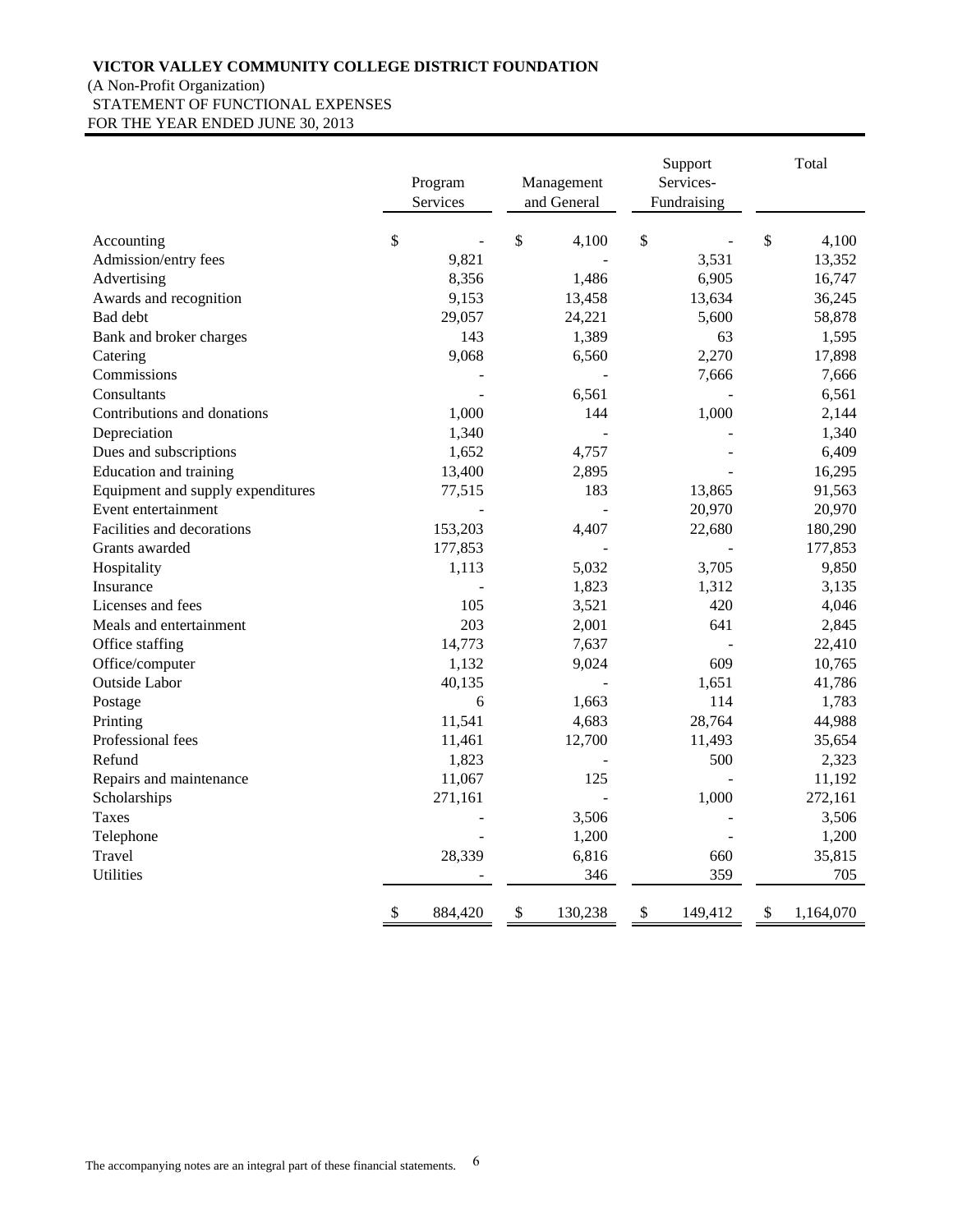# (A Non-Profit Organization) STATEMENT OF FUNCTIONAL EXPENSES

FOR THE YEAR ENDED JUNE 30, 2012

|                                   |                           | Program<br>Services | Management<br>and General | Support<br>Services-<br>Fundraising | Total         |
|-----------------------------------|---------------------------|---------------------|---------------------------|-------------------------------------|---------------|
| Admission/entry fees              | \$                        | 9,409               | \$                        | \$<br>1,000                         | \$<br>10,409  |
| Advertising                       |                           |                     | 758                       | 75                                  | 833           |
| Awards and recognition            |                           | 12,645              | 6,474                     | 6,517                               | 25,636        |
| Bad debt                          |                           |                     | 29,400                    | 1,300                               | 30,700        |
| Bank and broker charges           |                           | 35                  | 3,510                     |                                     | 3,545         |
| Catering                          |                           | 18,218              | 1,120                     | 15,702                              | 35,040        |
| Consultants                       |                           |                     | 4,629                     |                                     | 4,629         |
| Contributions and donations       |                           | 410                 |                           |                                     | 410           |
| Depreciation                      |                           |                     | 670                       |                                     | 670           |
| Dues and subscriptions            |                           | 1,945               | 3,633                     |                                     | 5,578         |
| Education and training            |                           | 5,970               | 2,833                     |                                     | 8,803         |
| Equipment and supply expenditures |                           | 125,085             |                           | 150                                 | 125,235       |
| Event entertainment               |                           |                     |                           | 19,500                              | 19,500        |
| Facilities and decorations        |                           | 14,246              | 2,118                     | 7,573                               | 23,937        |
| Grants awarded                    |                           | 41,300              |                           |                                     | 41,300        |
| Hospitality                       |                           | 1,634               | 1,734                     | 1,179                               | 4,547         |
| Insurance                         |                           |                     | 2,828                     |                                     | 2,828         |
| Licenses and fees                 |                           | 5                   | 7,565                     |                                     | 7,570         |
| Meals and entertainment           |                           | 684                 | 1,187                     | 134                                 | 2,005         |
| Office staffing                   |                           | 62,421              | 49,534                    |                                     | 111,955       |
| Office/computer                   |                           | 578                 | 9,823                     | 934                                 | 11,335        |
| <b>Outside Labor</b>              |                           | 5,632               |                           |                                     | 5,632         |
| Postage                           |                           | 261                 | 2,635                     | 292                                 | 3,188         |
| Printing                          |                           | 6,905               | 5,260                     | 3,765                               | 15,930        |
| Professional fees                 |                           | 11,955              | 12,506                    | 4,823                               | 29,284        |
| Repairs and maintenance           |                           | 2,092               | 711                       |                                     | 2,803         |
| Scholarships                      |                           | 272,314             |                           | 1,500                               | 273,814       |
| Travel                            |                           | 44,719              | 2,159                     |                                     | 46,878        |
|                                   | $\boldsymbol{\mathsf{S}}$ | 638,463             | \$<br>151,087             | \$<br>64,444                        | \$<br>853,994 |

7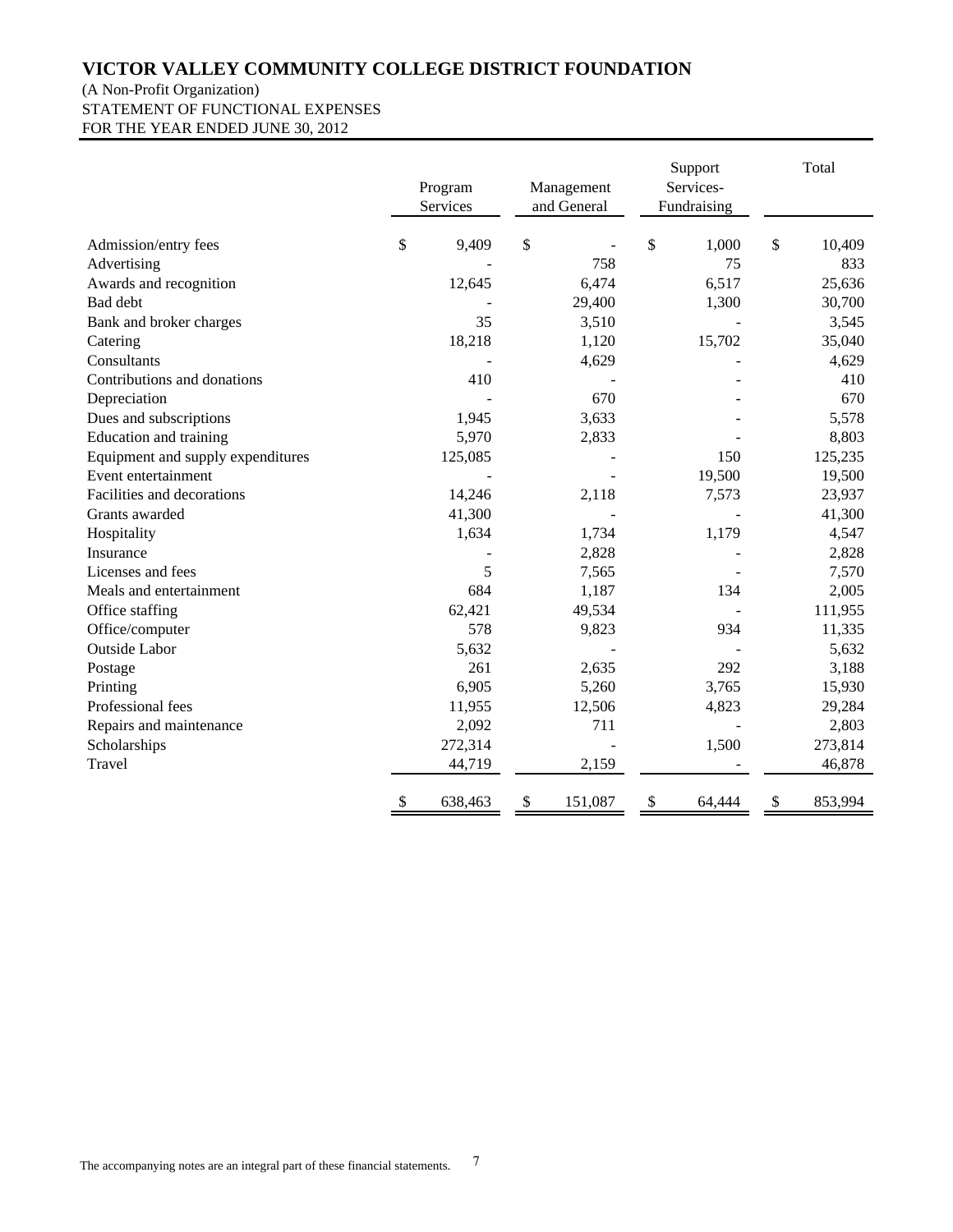# (A Non-Profit Organization) STATEMENTS OF CASH FLOWS FOR THE YEARS ENDED JUNE 30, 2013 AND 2012

|                                                                    | 2013          | 2012          |
|--------------------------------------------------------------------|---------------|---------------|
| <b>CASH FLOWS FROM OPERATIONS</b>                                  |               |               |
| Increase in net assets                                             | \$<br>241,475 | \$<br>68,234  |
| Adjustment to reconcile changes in net assets to net cash provided |               |               |
| by operating activities:                                           |               |               |
| Non-Cash Items:                                                    |               |               |
| Depreciation                                                       | 1,340         | 670           |
| Unrealized gain                                                    | (39, 642)     | (16,588)      |
| (Increase) Decrease in:                                            |               |               |
| Pledges and grants receivables                                     | (9,679)       | (6,589)       |
| Nursing loans receivable                                           | 29,057        | (3,000)       |
| Increase (Decrease) in:                                            |               |               |
| Accounts, salaries and scholarships payable                        | (27, 353)     | 10,753        |
| NET CASH PROVIDED (USED) BY OPERATING ACTIVITIES                   | 195,198       | 53,480        |
| CASH FLOWS FROM INVESTING ACTIVITIES                               |               |               |
| Increase in investment-scholarship endowment                       |               | (204,000)     |
| Net change in investments                                          | (500, 118)    | (67, 943)     |
| NET CASH PROVIDED (USED) BY                                        |               |               |
| <b>INVESTING ACTIVITIES</b>                                        | (500, 118)    | (271, 943)    |
| CASH FLOWS FROM FINANCING ACTIVITIES                               |               |               |
| Purchase of fixed asset                                            |               | (6,698)       |
| NET CASH PROVIDED (USED) BY                                        |               |               |
| <b>FINANCING ACTIVITIES</b>                                        |               | (6,698)       |
|                                                                    |               |               |
| NET INCREASE (DECREASE) IN CASH                                    | (304, 920)    | (225, 161)    |
| <b>CASH AT BEGINNING OF YEAR</b>                                   | 898,955       | 1,124,116     |
| <b>CASH AT END OF YEAR</b>                                         | \$<br>594,035 | \$<br>898,955 |
|                                                                    |               |               |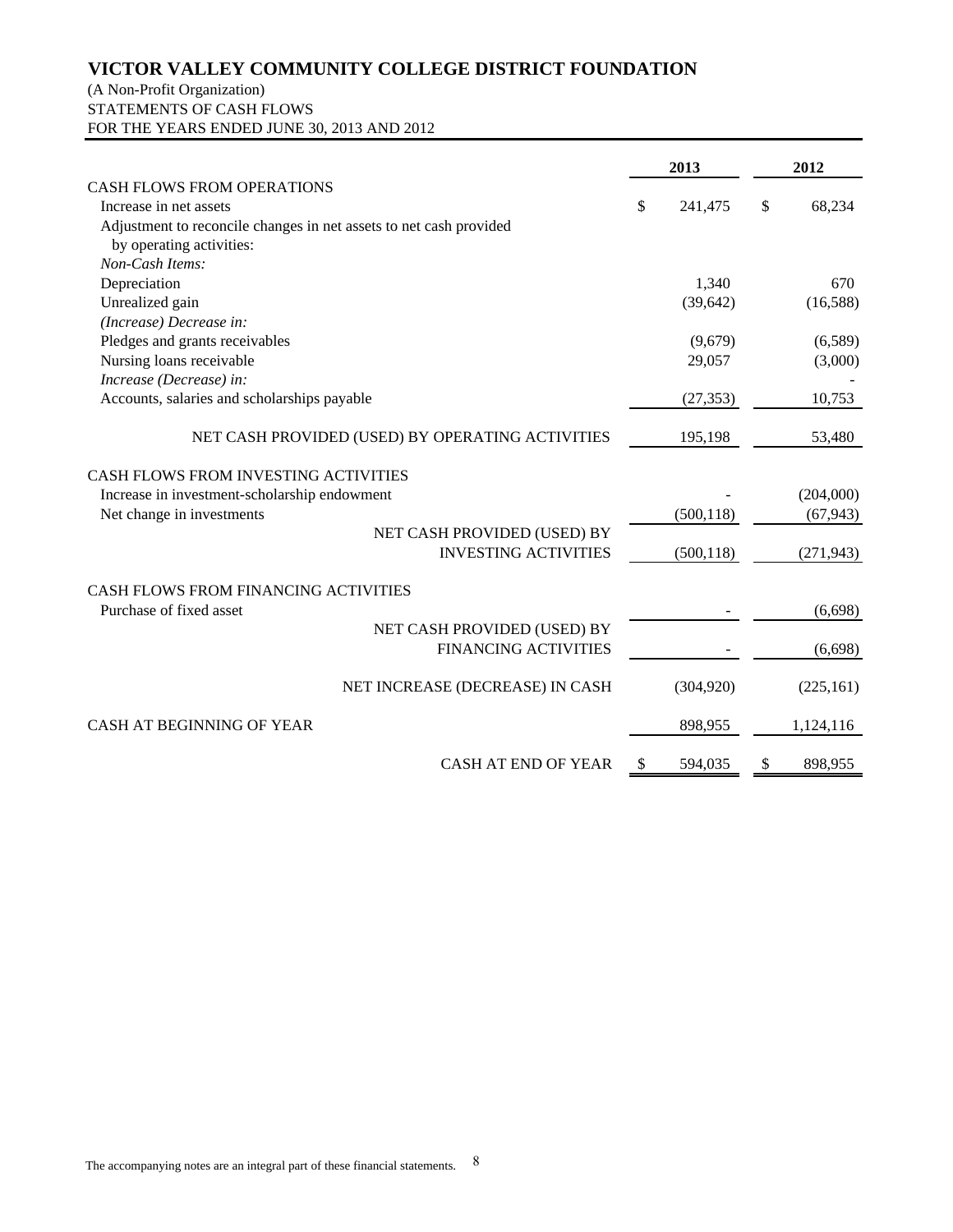(A Non-Profit organization) NOTES TO FINANCIAL STATEMENTS FOR THE YEARS ENDED JUNE 30, 2013 AND 2012

# **NOTE 1 – SUMMARY OF SIGNIFICANT ACCOUNTING POLICIES**

### **Nature of Activities**

Victor Valley Community College District Foundation (the "Foundation") is a not-for-profit organization whose purpose is to support the operations and the students of Victor Valley Community College. The Foundation elicits donations for scholarships and loans to needy and deserving college students. The Foundation also develops resources and makes grants to support college educational programs.

### **Basis of Accounting**

The Foundation maintains its accounting records on the accrual basis of accounting whereby revenues are recorded when earned and expenses are recorded when the obligation is incurred.

### **Basis of Presentation**

The Foundation reports information regarding its financial position and activities according to three classes of net assets: unrestricted net assets, temporarily restricted net assets, and permanently restricted net assets.

- (1) *Unrestricted Net Assets* these generally result from revenues generated by receiving unrestricted contributions, providing services, and receiving interest from investments less expenses incurred in providing program related services, raising contributions, and performing administrative functions.
- (2) *Temporarily Restricted Net Assets* the Foundation reports gifts of cash and other assets as temporarily restricted support if they are received with donor stipulations that limit the use of the donated assets. When a donor restriction expires, that is when a stipulated time restriction ends or the purpose of the restriction is accomplished, temporarily restricted net assets are classified to unrestricted net assets and reported in the Statement of Activities as net assets released from program or capital restrictions.
- (3) *Permanently Restricted Net Assets* these net assets are received from donors who stipulate that resources are to be maintained permanently, but permits the Foundation to expend all of the income (or other economic benefits) derived from the donated assets.

# **Contributions**

Contributions received are recorded as increases in unrestricted, temporarily restricted, or permanently restricted net assets depending on the existence and/or nature of any donor restrictions. Donor-restricted contributions are reported as increases in temporarily or permanently restricted net assets, depending on the nature of the restrictions. When restrictions expire (that is, when a stipulated time restriction ends or purpose restriction is accomplished), temporarily restricted net assets are reclassified to unrestricted net assets and reported in the statement of activities as net assets released from restrictions.

# **In-Kind Contributions**

The Foundation recognizes the estimated value of in-kind contributions when received and the transfer of most of the items received for the use of the College at the same value. In-kind contributions of items that the Foundation ultimately puts to use are recorded as expenses, or, if they qualify, are capitalized as fixed assets.

#### **Functional Allocation of Expenses**

Costs of providing Victor Valley Community College District Foundation 's programs and activities are presented in the Statement of Functional Expenses. The Foundation classifies portions to general and administrative and fundraising based on the costs associated with the respective categories.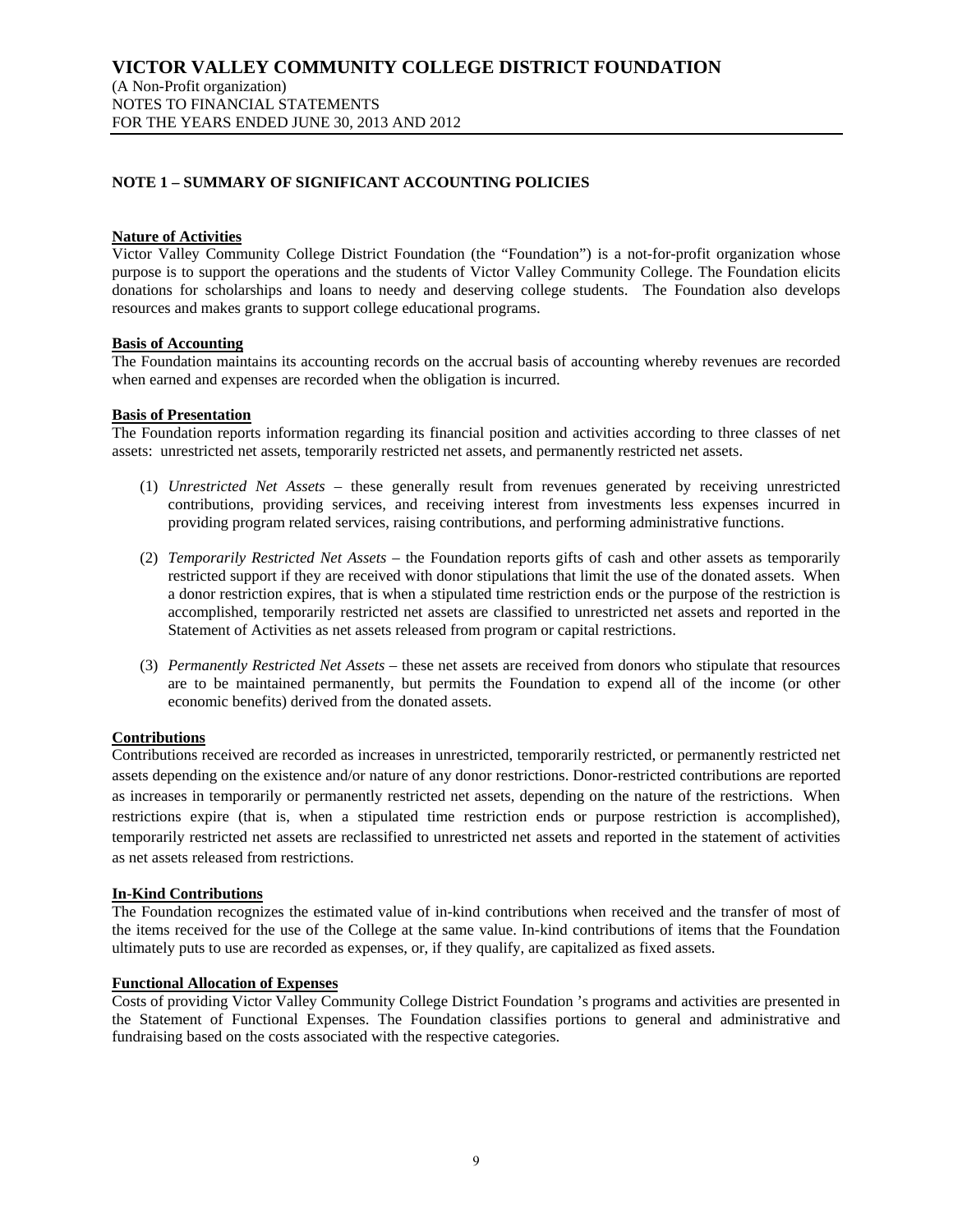# **NOTE 1 – SUMMARY OF SIGNIFICANT ACCOUNTING POLICIES,** continued

## **Cash and Cash Equivalents**

For purposes of the statement of cash flows, the Foundation considers all highly liquid investments available for current use with an initial maturity of three months or less to be cash equivalents.

## **Investments**

Investments are carried at fair value.

## **Property and Equipment**

Purchased property and equipment are stated at cost less accumulated depreciation. Depreciation is computed on a straight-line basis over the estimated useful lives ranging from five to ten years. Expenditures for items costing over \$1,000 is capitalized.

### **Use of Estimates**

The preparation of financial statements in conformity with generally accepted accounting principles requires management to make estimates and assumptions that affect certain reported amounts and disclosures. Accordingly, actual results could differ from those estimates.

### **Income Taxes**

The Foundation is a not-for-profit organization that is exempt from federal income taxes under Section 501 (c)(3) of the Internal Revenue Code and classified by the Internal Revenue Service as other than a private foundation. It is exempt from state taxes under Revenue and Taxation Code Section 23701(d).

Management believes that all of the positions taken by the Foundation, in its federal and state income tax returns, are more likely than not to be sustained upon examination. Victor Valley Community College District Foundation files returns in the U.S. Federal jurisdiction and the State of California. The Foundation's federal income tax returns for tax years 2010 and beyond remain subject to examination by the Internal Revenue Service. The Foundation's California income tax returns for 2009 and beyond remain subject to examination by the Franchise Tax Board.

# **Disclosure About Fair Value of Assets and Liabilities**

Victor Valley Community College District Foundation adopted the standard for Fair Value Measurements. The Accounting principle for fair value measurements defines fair value, establishes a framework for measuring fair value and expands disclosure about fair value measurements.

The Foundation defines fair value as the price that would be received to sell an asset or paid to transfer a liability in an orderly transaction between market participants at the measurement date. The standard also establishes a fair value hierarchy which requires an entity to maximize the use of observable inputs and minimize the use of unobservable inputs when measuring fair value. The standards three levels of inputs that may be used to measure fair value:

**Level 1:** Observable prices in active markets for identical assets or liabilities.

Level 2: Observable inputs other than Level 1 prices such as quoted prices for similar assets or liabilities; quoted prices in markets that are not active; or other inputs that are observable or can be corroborated by observable market data for substantially the full-term of the assets or liabilities.

Level 3: Unobservable inputs that are supported by little or no market activity and that are significant to the fair value of the assets or liabilities.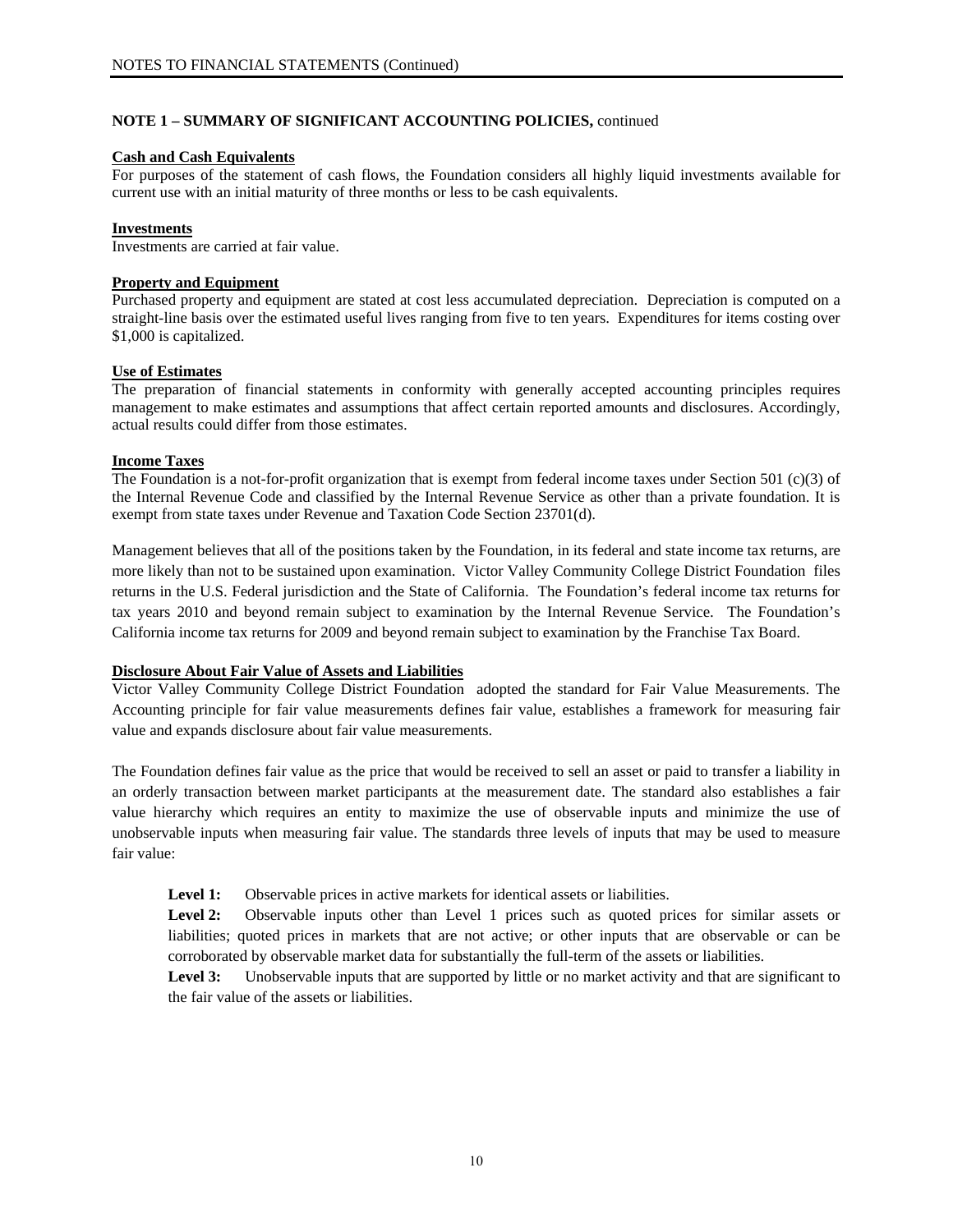# **NOTE 2 – RECEIVABLES**

### **Pledges and Grants Receivable**

Pledges and grants receivable are stated at the amount management expects to collect from outstanding balances. Management provides for probably uncollectable amounts through reduction in revenues related to those uncollectible amounts.

Pledges receivable consisted of the following:

|                                     | 6/30/13 | 6/30/12 |  |         |
|-------------------------------------|---------|---------|--|---------|
| Receivables                         |         | 72.260  |  | 62.246  |
| Allowance for uncollectible pledges |         |         |  | (3,636) |
| Total pledges receivable            |         |         |  | 58.610  |

#### **Nursing Loans Receivable**

Nursing loans receivable were as follows:

|                                                  | 6/30/13 |              |  | 6/30/12           |  |  |
|--------------------------------------------------|---------|--------------|--|-------------------|--|--|
| Receivables<br>Allowance for uncollectible loans |         | 6.000<br>300 |  | 40.361<br>(5,604) |  |  |
|                                                  |         |              |  |                   |  |  |
| Total loans receivable                           |         |              |  |                   |  |  |

#### **NOTE 3 – INVESTMENTS**

At June 30, 2013 and 2012, investments consisted of the following:

|                         |  | 6/30/13   |  | 6/30/12   |  |
|-------------------------|--|-----------|--|-----------|--|
| Mutual funds            |  | 1,307,141 |  | 1,061,781 |  |
| Certificates of deposit |  | 365,459   |  | 26,353    |  |
| Total investments       |  | .672.600  |  |           |  |

# **NOTE 4 – CONCENTRATION OF CREDIT RISK**

From time to time, the Foundation maintains bank balances in excess of the federally insured limits. This risk is mitigated by utilizing only highly rated financial institutions. At June 30, 2013 and 2012, the Foundation had approximately \$151,000 and \$461,900, respectively, in excess of the federally insured limit.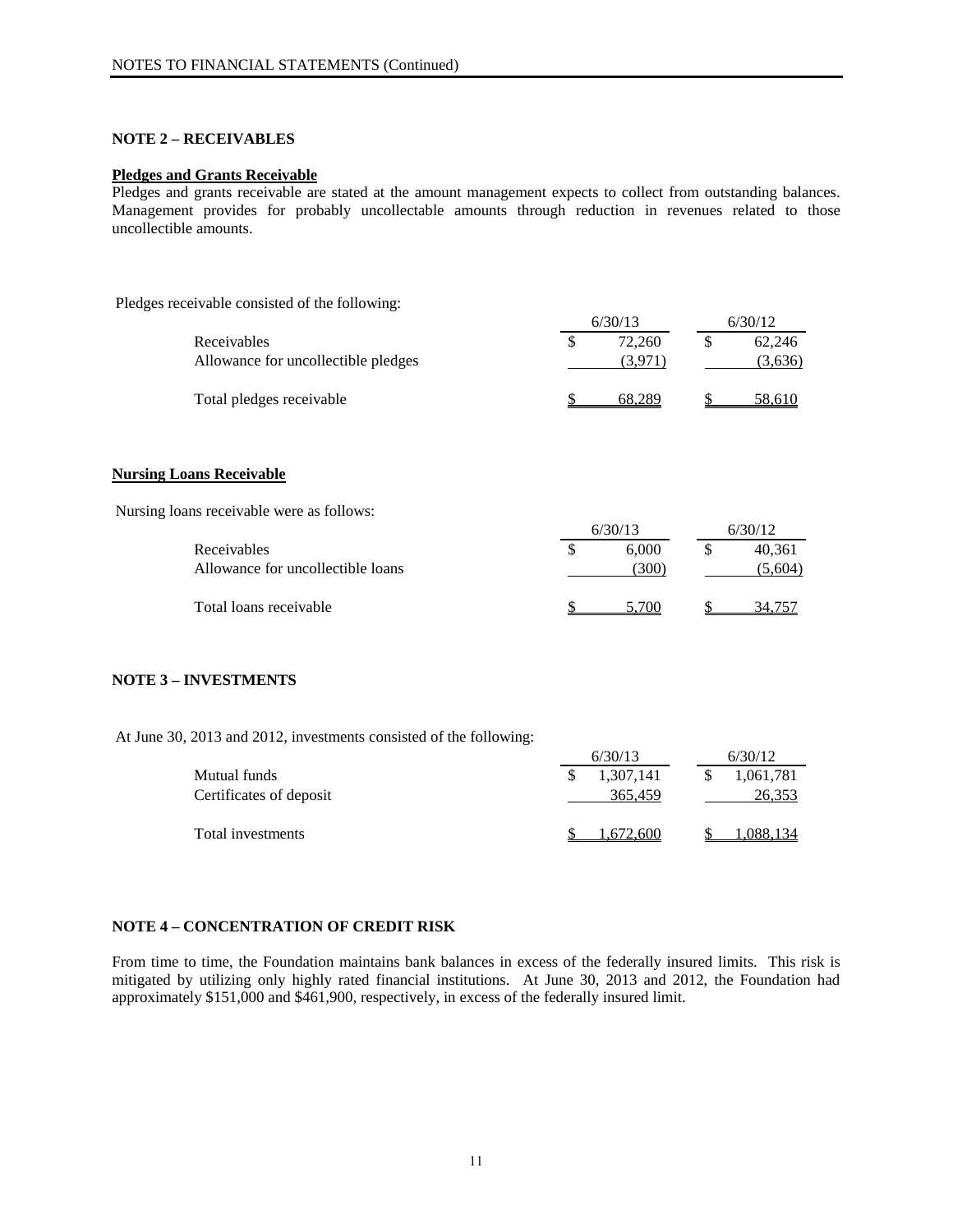#### **NOTE 5 – ENDOWMENT FUNDS**

Victor Valley Community College District Foundation Board of Directors has interpreted the State Prudent Management of Institutional Funds Act (SPMIFA), as requiring the preservation of the fair value of the original gift as of the date of the donor-restricted endowment funds, unless there are explicit donor stipulations to the contrary. Accordingly, the Foundation classifies as permanently restricted net assets a) the original value of the gifts donated to permanent endowment, b) the original value of subsequent gifts to the permanent endowment, and c) accumulations to the permanent endowment made in accordance with the direction of the applicable donor gift instrument at the time the accumulation is added to the fund. The remaining portion of the donor-restricted endowment fund that is not classified in permanently restricted net assets is classified as temporarily restricted net assets until those amounts are appropriated for expenditure by The Foundation in a manner consistent with the standard of prudence prescribed by SPMIFA. In accordance with SPMIFA, The Foundation considers the following factors in making a determination to appropriate or accumulate donor-restricted endowment funds: 1) the duration and preservation of the various funds, 2) the purposes of the donor-restricted endowment funds, 3) general economic conditions, 4) the possible effect of inflation and deflation, 5) the expected total return from income and the appreciation of investments, 6) other resources of The Foundation, and 7) The Foundation's investment policies.

*Investment Return Objectives, Risk Parameters and Strategies.* Victor Valley Community College District Foundation 's investment policy stipulates that a prudent portion of monies are to be placed in interest-bearing accounts, to maximize the potential earnings on the gifts. The general rule for acceptable investments for the aggregated endowment funds (federal and non-federal) are savings accounts or in low-risk securities in which a regulated insurance company may invest under the law of the State in which the institution is located. This typically includes "savings accounts" such as a federally insured bank savings account, a comparable interest bearing account offered by a bank, or a money market fund. "Low-risk securities" includes certificates of deposit, mutual funds, stocks, or bonds.

*Spending Policy.* Income from the endowment may be spent for costs necessary to operate the Foundation, including general operating and maintenance costs, costs to administer and manage the endowment fund, and costs associated with buying and selling securities, such as stockbroker commissions and fees to "load" mutual funds. Income from the endowment cannot be spent for a school or department of divinity or any religious worship or sectarian activity, an activity that is inconsistent with a State plan for desegregation applicable to the grantee, or an activity that is inconsistent with a State plan applicable to the grantee.

Endowment net assets composition by type of fund as of June 30, 2013 and 2012 is as follows:

|                                          | <b>Temporarily</b><br><b>Restricted</b> | <b>Permanently</b><br><b>Restricted</b> | <b>Total</b> |  |  |
|------------------------------------------|-----------------------------------------|-----------------------------------------|--------------|--|--|
| June 30, 2013:<br><b>Endowment Funds</b> | 162.981                                 | 1,257,795                               | 1,420,776    |  |  |
| June 30, 2012:<br><b>Endowment Funds</b> | 270,114                                 | 987.420                                 | 1,257,534    |  |  |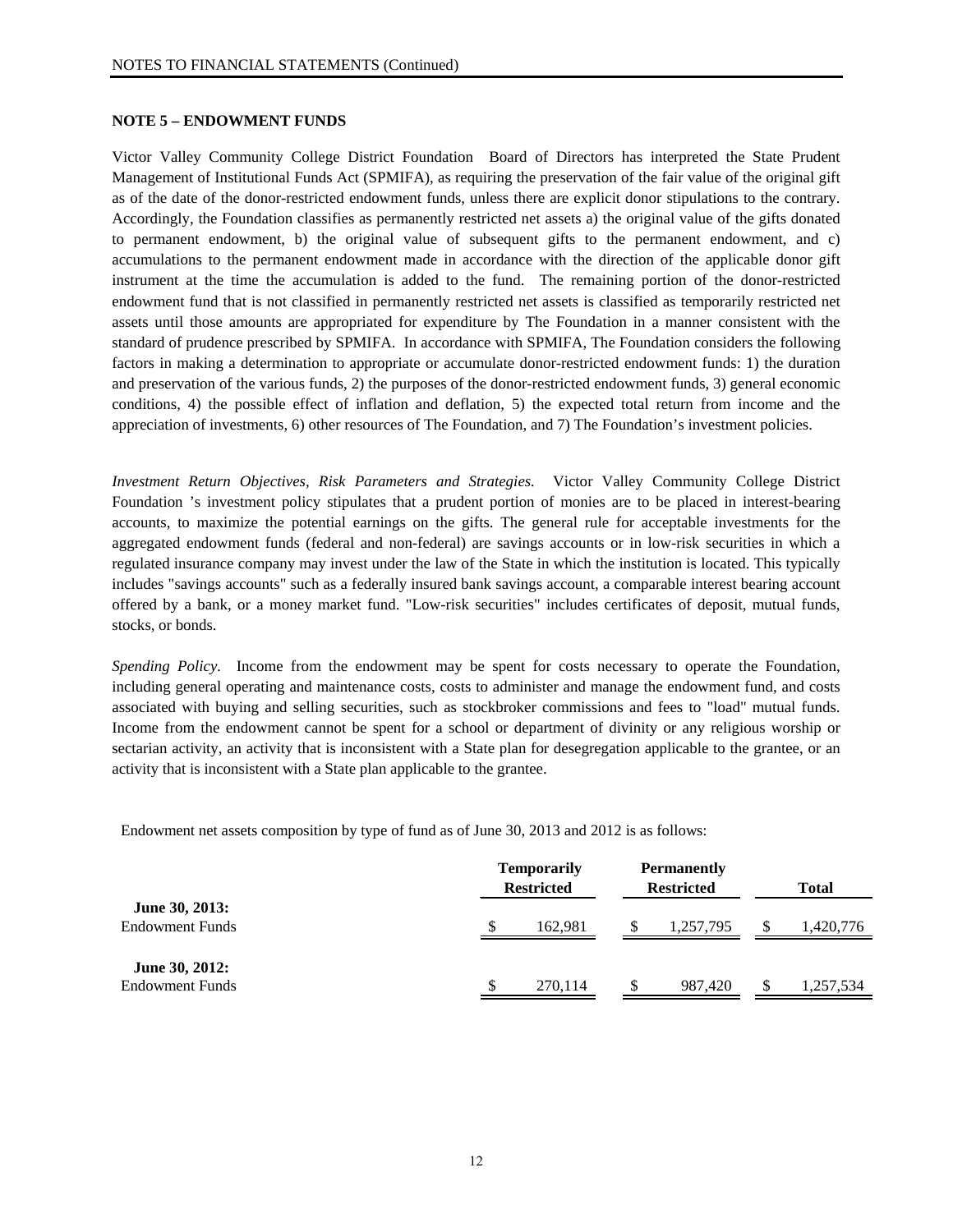# **NOTE 5 – ENDOWMENT FUNDS,** continued

The changes in endowment net assets for the years ended June 30, 2013 and 2012 are as follows:

|                                         | <b>Temporarily</b> |           |    | <b>Permanently</b> |                 |
|-----------------------------------------|--------------------|-----------|----|--------------------|-----------------|
|                                         | <b>Restricted</b>  |           |    | <b>Restricted</b>  | <b>Total</b>    |
| June 30, 2013:                          |                    |           |    |                    |                 |
| Endowment net assets, beginning of year | \$                 | 270,114   | \$ | 987,420            | \$<br>1,257,534 |
| Contributions                           |                    |           |    | 206,375            | 206,375         |
| Transfer of funds                       |                    | (64,000)  |    | 64,000             |                 |
| Investment return:                      |                    |           |    |                    |                 |
| Investment income                       |                    | 13,737    |    |                    | 13,737          |
| Net depreciation of investment          |                    | (56, 870) |    |                    | (56, 870)       |
| Endowment net assets, end of year       |                    | 162,981   |    | 1,257,795          | \$<br>1,420,776 |
| June 30, 2012:                          |                    |           |    |                    |                 |
| Endowment net assets, beginning of year | \$                 | 218,079   | \$ | 950,420            | \$<br>1,168,499 |
| Contributions                           |                    | 64,000    |    | 37,000             | 101,000         |
| Transfer of funds                       |                    |           |    |                    |                 |
| Investment return:                      |                    |           |    |                    |                 |
| Investment income                       |                    | 2,390     |    |                    | 2,390           |
| Net depreciation of investment          |                    | (14, 355) |    |                    | (14, 355)       |
| Endowment net assets, end of year       |                    | 270,114   |    | 987,420            | \$<br>1,257,534 |

# **NOTE 6 – RESTRICTIONS ON NET ASSETS**

The detail of temporarily and permanently restricted net assets as of June 30, 2013 is as follows:

Net assets released from restrictions during year ending 6/30/2013 were comprised of the following:

| Funds available for the year       | \$. | 342.531 |
|------------------------------------|-----|---------|
| Purchase of equipment and supplies |     | 77.515  |
| Scholarships provided              |     | 271.161 |
| Grants awarded                     |     | 177,853 |
|                                    |     | 869,060 |

Temporarily restricted net assets at June 30, 2013, are available for the following purposes:

| Available for future periods                                                   | S | 364,195 |
|--------------------------------------------------------------------------------|---|---------|
| Available for scholarships                                                     |   | 94.996  |
| Investment return on permanently restricted net assets not yet                 |   |         |
| appropriated for expenditure                                                   |   | 162,981 |
|                                                                                |   | 622,172 |
| Permanently restricted net assets consisted of the following at June 30, 2013: |   |         |

| Endowment funds | 1.257.795 |
|-----------------|-----------|
|                 | 1,257,795 |